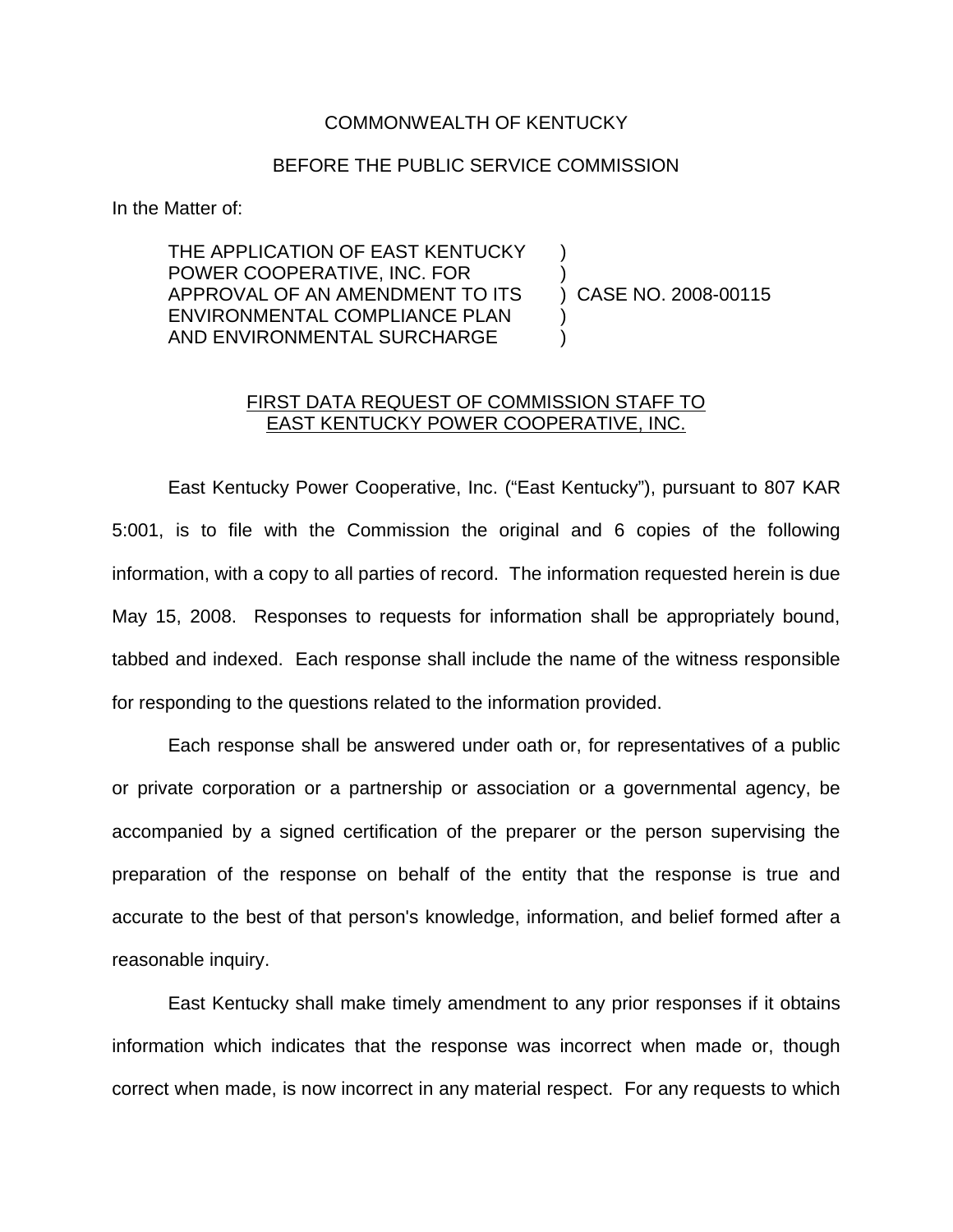East Kentucky fails or refuses to furnish all or part of the requested information, East Kentucky shall provide a written explanation of the specific grounds for its failure to completely and precisely respond.

Careful attention shall be given to copied material to ensure that it is legible. When the requested information has been previously provided in this proceeding in the requested format, reference may be made to the specific location of that information in responding to this request. When applicable, the requested information shall be separately provided for total company operations and jurisdictional operations.

1. Refer to page 4 of the Direct Testimony of David G. Eames ("Eames Testimony"). Provide a signed copy of the Consent Decree agreed to by East Kentucky and the Environmental Protection Agency.

a. Does the Consent Decree specifically identify or require the projects proposed in the application? If yes, provide the specific reference in the Consent Decree where each project is identified.

b. If the proposed projects were not specifically identified or required in the Consent Decree, provide all analyses and studies that East Kentucky performed to determine that the following projects were the most reasonable methods to comply with the applicable environmental federal, state, or local statutes and regulations:

1. Low nitrogen oxide ("NOx") burners at Dale Station.

2. Low NOx burners at Spurlock Unit. 1.

3. Spurlock Particulate CEMs and Mercury CEMs at the Dale, Spurlock, and Cooper units.

2. Refer to page 6 of the Direct Testimony of Craig A. Johnson.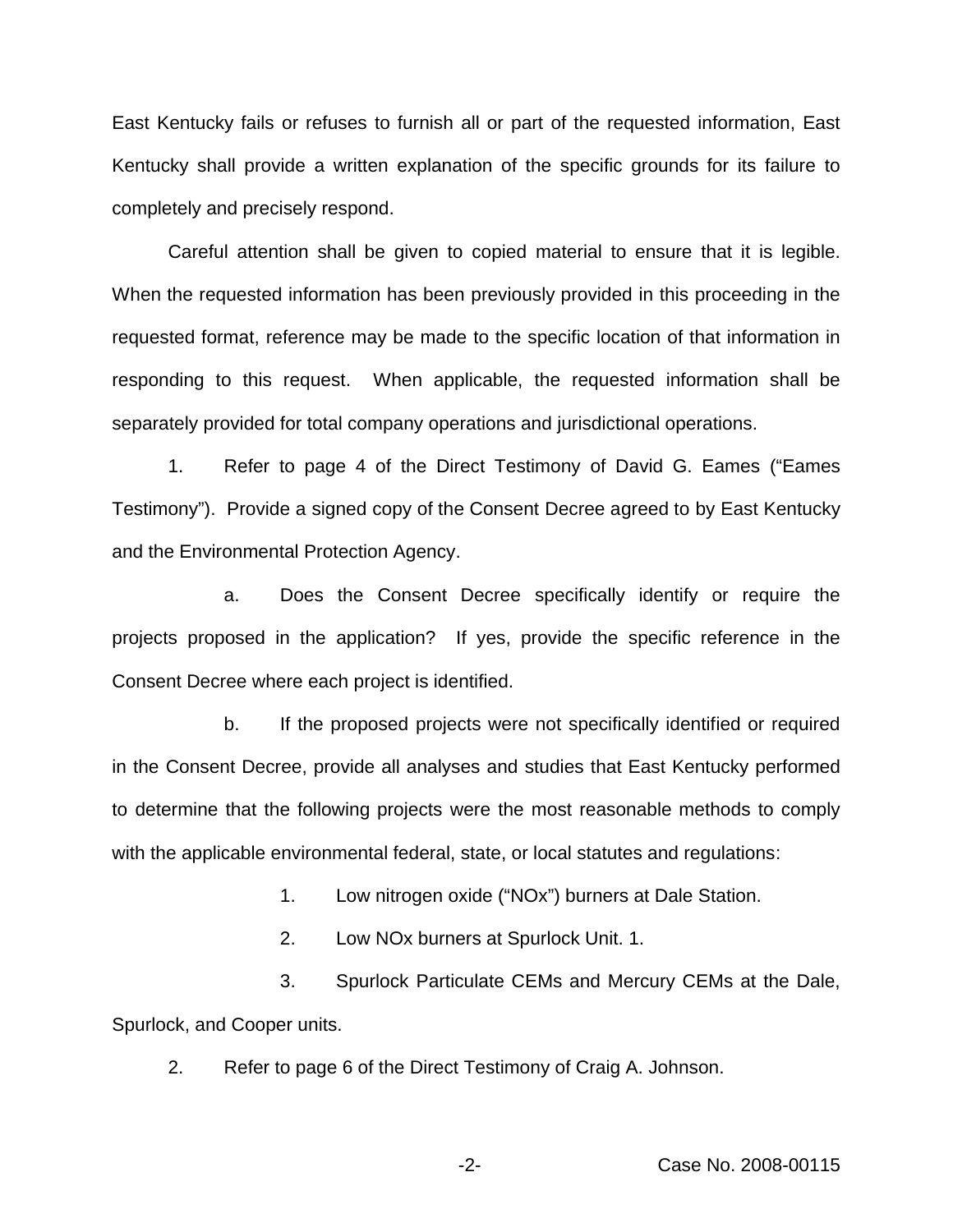a. East Kentucky has already installed Selective Catalytic Reduction Equipment ("SCR") at Spurlock Unit 1 to control NOx emissions. Explain why it is necessary to replace the existing low NOx burners with new low NOx burners.

b. East Kentucky has also installed an SCR at Spurlock Unit 2 to control NOx emissions. Does East Kentucky anticipate that a similar change-out of low NOx burners will be necessary in the future for Spurlock Unit 2? Explain the response.

3. Refer to Exhibit AFW-1 of the Direct Testimony of Ann F. Wood.

a. Provide the same information shown in Exhibit AFW-1 as of September 30, 2006.

b. If the three projects as of September 30, 2006 had Construction Work in Progress ("CWIP") project balances net of Allowance for Funds Used During Construction ("AFUDC"), explain why East Kentucky did not propose any adjustments to the environmental surcharge mechanism to reflect the CWIP net of AFUDC already included in base rates.

c. Indicate when construction started on the Dale Station low NOx burners. If construction commenced prior to September 30, 2006, provide the CWIP balance as of September 30, 2006 and any associated AFUDC on that CWIP.

4. Refer to pages 2 and 3 of the Direct Testimony of William A. Bosta. While Mr. Bosta describes proposed changes to East Kentucky's environmental surcharge tariff to reflect the additional projects to be included in the environmental compliance plan, the application does not address any changes that may be necessary to the monthly surcharge reporting formats. Provide sample copies of the monthly surcharge reporting formats which reflect the inclusion of the additional projects.